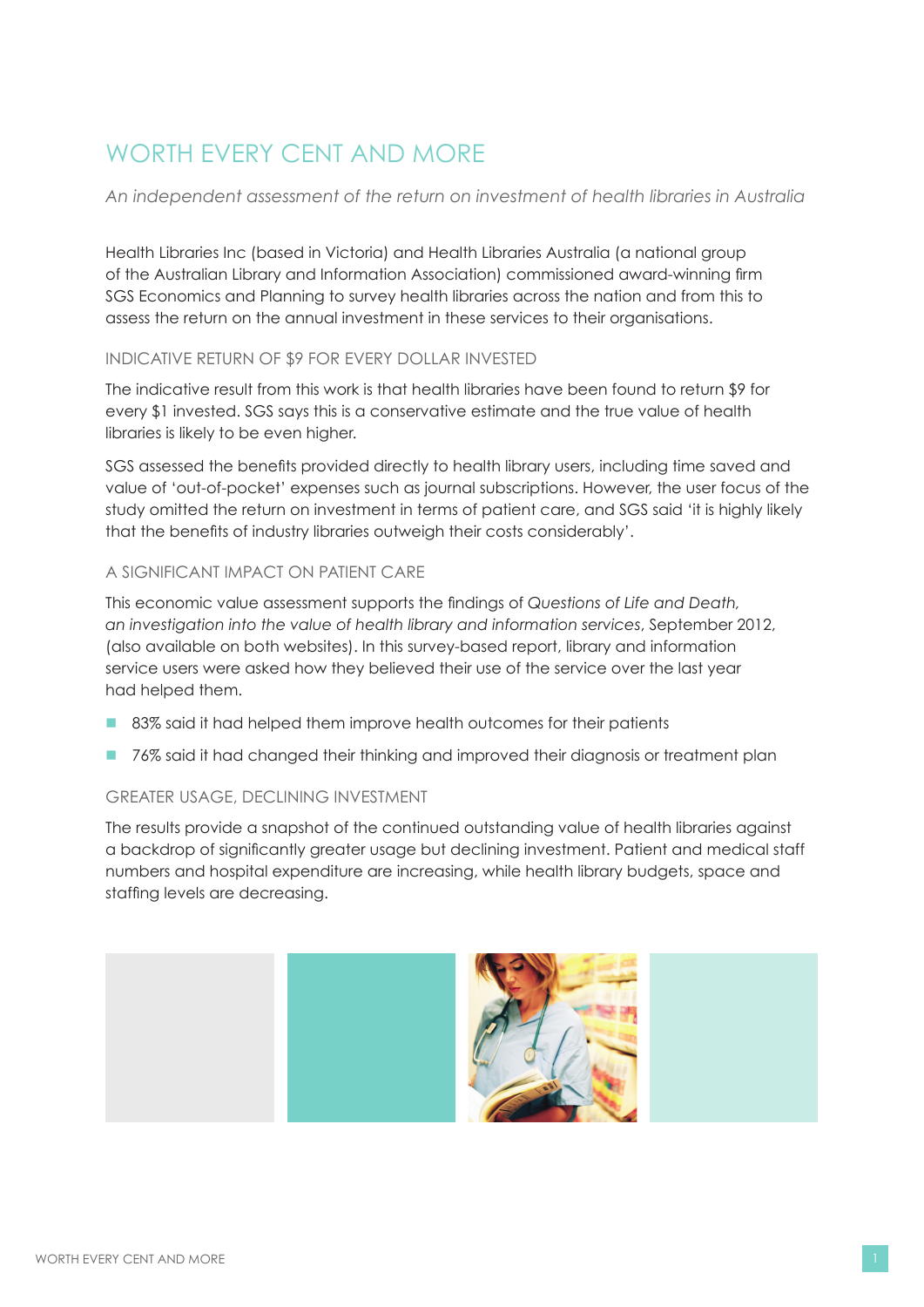

#### INVEST MORE FOR EVEN GREATER BENEFITS

With an indicative return of \$9 for every dollar invested, it makes sense for organisations in the healthcare sector to look again at their library and information expenditure.

The investment in these services is small in the scheme of things (just 0.1% of recurrent expenditure in Australian hospitals) and a modest move upwards would unleash the potential for significant incremental benefits.

THE FULL REPORT *WORTH EVERY CENT AND MORE: AN INDEPENDENT ASSESSMENT OF THE RETURN ON INVESTMENT OF HEALTH LIBRARIES IN AUSTRALIA* CAN BE DOWNLOADED FROM THE ALIA (HTTP://WWW.ALIA.ORG.AU) AND HEALTH LIBRARIES INC (HTTP://WWW.HLINC.ORG.AU) WEBSITES.